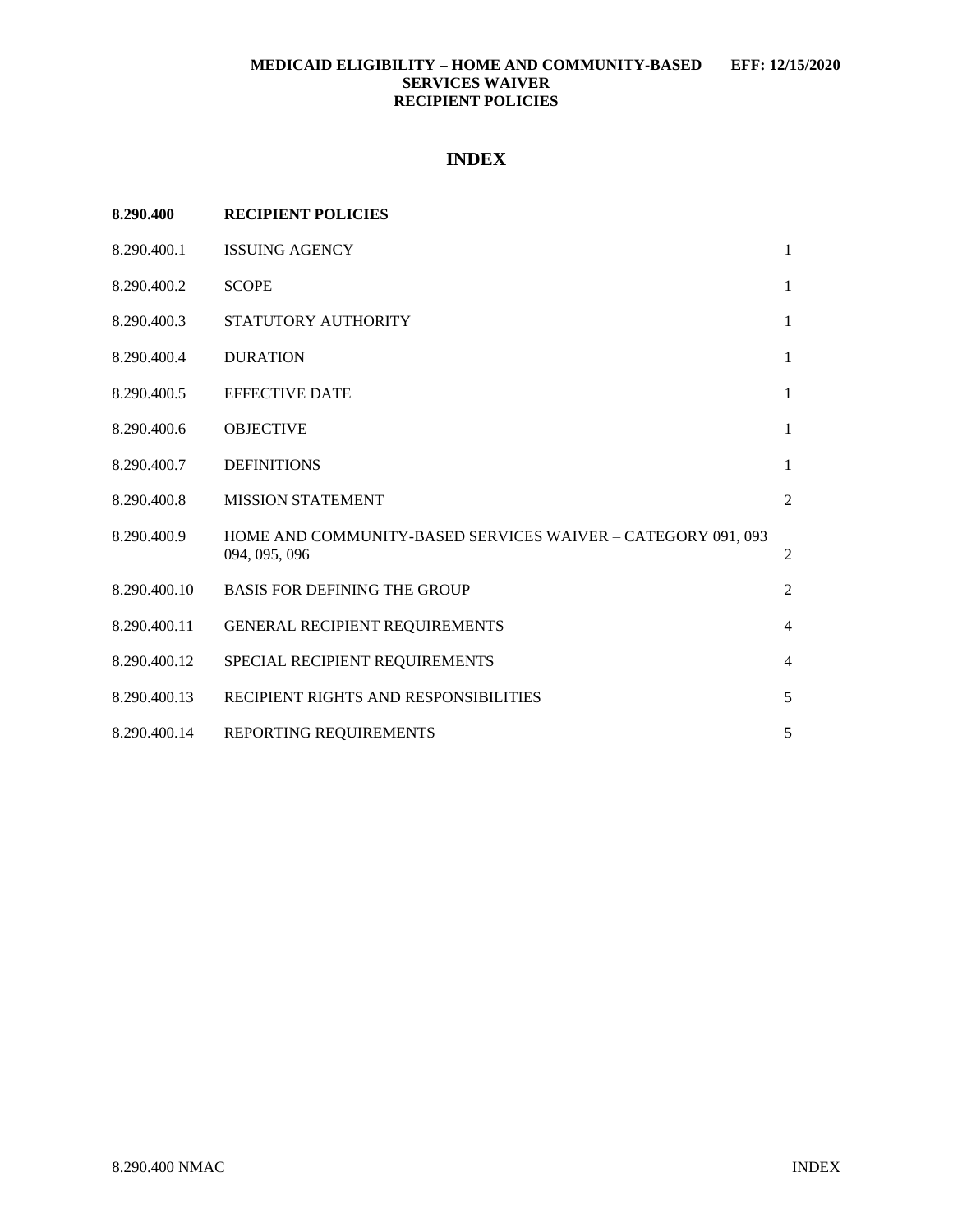## **TITLE 8 SOCIAL SERVICES**

## **CHAPTER 290 MEDICAID ELIGIBILITY - HOME AND COMMUNITY-BASED SERVICES WAIVER (CATEGORIES 090, 091, 092, 093, 094, 095 AND 096) PART 400 RECIPIENT POLICIES**

<span id="page-1-0"></span>**8.290.400.1 ISSUING AGENCY:** New Mexico Human Services Department (HSD). [8.290.400.1 NMAC - Rp, 8.290.400.1 NMAC, 1/1/2019]

<span id="page-1-1"></span>**8.290.400.2 SCOPE:** The rule applies to the general public. [8.290.400.2 NMAC - Rp, 8.290.400.2 NMAC, 1/1/2019]

<span id="page-1-2"></span>**8.290.400.3 STATUTORY AUTHORITY:** The New Mexico medicaid program is administered pursuant to regulations promulgated by the federal department of health and human services under Title XIX of the Social Security Act, as amended and by the state human services department pursuant to state statute. See Section 27-2-12 *et seq*., NMSA 1978.

[8.290.400.3 NMAC - Rp, 8.290.400.3 NMAC, 1/1/2019]

<span id="page-1-3"></span>**8.290.400.4 DURATION:** Permanent.

[8.290.400.4 NMAC - Rp, 8.290.400.4 NMAC, 1/1/2019]

<span id="page-1-4"></span>**8.290.400.5 EFFECTIVE DATE:** January 1, 2019, or upon a later approval date by the federal centers for medicare and medicaid services (CMS), unless a later date is cited at the end of the section. [8.290.400.5 NMAC - Rp, 8.290.400.5 NMAC, 1/1/2019]

<span id="page-1-5"></span>**8.290.400.6 OBJECTIVE:** The objective of this rule is to provide eligibility criteria for the medicaid program.

[8.290.400.6 NMAC - Rp, 8.290.400.6 NMAC, 1/1/2019]

#### <span id="page-1-6"></span>**8.290.400.7 DEFINITIONS:**

**A. Adaptive behavior:** The effectiveness or degree with which individuals meet the standards of personal independence and social responsibility expected for their age and cultural group.

**B. Comprehensive care plan (CCP):** The comprehensive care plan of services that meets the member's physical, behavioral and long-term care needs in managed care.

**C. Developmental disability:** For the purposes of the developmental disabilities (DD) waiver, a developmental disability is limited to an intellectual disability or a specific related condition as defined by the department of health/developmental disabilities supports division (DOH/DDSD) that is likely to continue indefinitely and results in substantial functional limitations in three or more of the following areas of major life activity: self-care, receptive and expressive language, learning, mobility, self-direction, capacity for independent living and economic self-sufficiency.

**D. Developmental period:** The time between birth and the 18<sup>th</sup> birthday.

**E. Disability determination unit (DDU):** The unit that determines disability as described in Section 8.200.420.11 NMAC.

**F. General intellectual functioning:** The results of one or more individually administered general intelligence tests developed for the purpose of assessing intellectual functioning.

**G. Individual service plan (ISP):** A treatment plan for an eligible recipient that includes the eligible recipient's needs, functional level, intermediate and long range goals, statement for achieving the goals and specifies responsibilities for the care needs. The plan determines the services allocated to the eligible recipient within program allowances.

**H. Intermediate care facility for individuals with intellectual disabilities (ICF/IID):** This term replaces all references to intermediate care facility for mental retardation (ICF/MR).

**I. Intellectual disability (ID):** Refers to significantly sub-average general intellectual functioning existing concurrently with deficits in adaptive behavior and manifested during the developmental period. Intellectual disability replaces all references to mental retardation.

**J. Letter of allocation:** Written notice to the applicant that they may proceed with the home and community-based services (HCBS) waiver application process.

**K. Level of care:** The level of institutional care needed by the eligible recipient.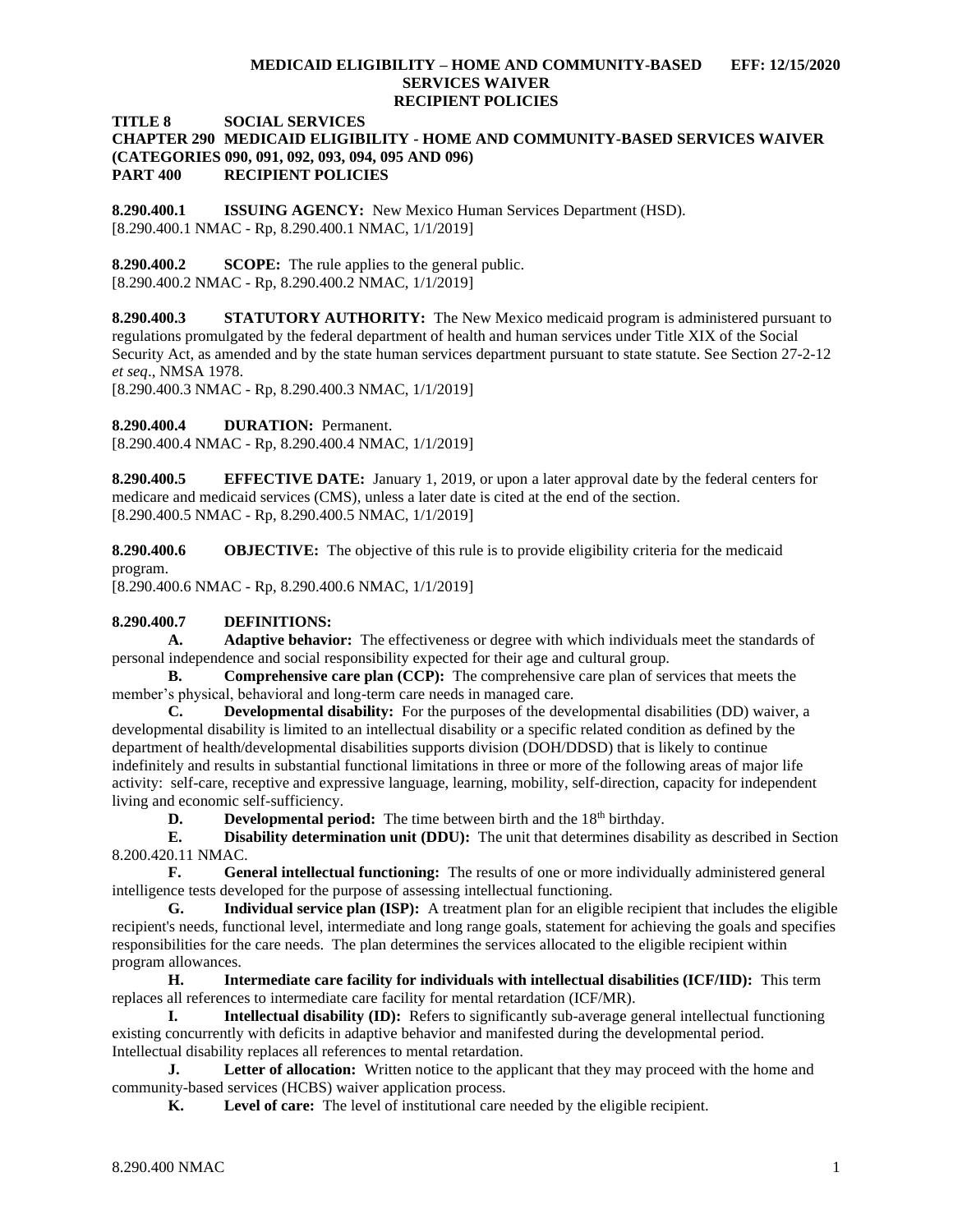**L. Medically Fragile:** For the purposes of the medically fragile waiver (MFW), medically fragile is a chronic physical condition, which results in a prolonged dependency on medical care for which daily skilled (nursing) intervention is medically necessary.

**M. Primary Freedom of Choice (PFOC):** The form included in the allocation packet that allows a registrant to confirm his or her interest in pursuing the opportunity to apply for community benefits.

- **N. Prospective:** A period of time starting with the date of application going forward.
- **O. Restricted coverage:** Medicaid eligibility without long term care services coverage.
- **P. Significantly subaverage intellectual functioning:** IQ of 70 or below.
- **Q. Unduplicated recipient positions (UDR):** Space available in a particular HCBS waiver program.<br>**R. Waiver:** Permission from the centers for medicare and medicaid services (CMS) to waive certain

**R. Waiver:** Permission from the centers for medicare and medicaid services (CMS) to waive certain medicaid requirements in order for a state to furnish an array of home and community-based services to statespecified target group(s) of medicaid recipients who need a level of institutional care. [8.290.400.7 NMAC - Rp, 8.290.400.7 NMAC, 1/1/2019]

<span id="page-2-0"></span>**8.290.400.8 MISSION STATEMENT:** To transform lives. Working with our partners, we design and deliver innovative, high quality health and human services that improve the security and promote independence for New Mexicans in their communities. [8.290.400.8 NMAC – A/E, 12/15/2020]

<span id="page-2-1"></span>**8.290.400.9 HOME AND COMMUNITY-BASED SERVICES WAIVER - Category 091, 093, 094, 095, 096:** The human services department (HSD) is the single state agency designated to administer the medicaid program in New Mexico. HSD is charged with developing and implementing the community benefit to elderly, blind, and disabled individuals who meet both financial and medical criteria for nursing facility (NF) level of care (categories 091, 093, and 094). The department of health (DOH) and HSD are charged with developing and implementing HCBS waivers to medicaid applicants/recipients who meet both financial and medical criteria for intermediate care facility for individuals with intellectual disabilities (ICF/IID) level of care, for medically fragile (category 095) and developmentally disabled (category 096) individuals. Provision of these services under a waiver allows applicants/recipients to receive the care required at home at less cost than in an institution. The services to be furnished under the waiver must be cost-effective. This means the aggregate cost of care must be an amount less than the cost of maintaining individuals in institutions at the appropriate level of care. The types of services for which recipients are eligible vary based on the individual waiver.

[8.290.400.9 NMAC - Rp, 8.290.400.9 NMAC, 1/1/2019]

<span id="page-2-2"></span>**8.290.400.10 BASIS FOR DEFINING THE GROUP:** Eligibility for applicants/recipients who apply for waiver services is determined as if he or she were actually institutionalized, although this requirement has been waived. Entry into some of the waiver programs may be based upon the number of UDRs (i.e., slots) available. The individual waiver program manager notifies the income support division (ISD) when a UDR is available.

**A.** Elderly, blind, and disabled individuals (categories 091, 093, and 094): For applicants/recipients who are under age 65 to qualify as disabled or blind, disability or blindness must have been determined to exist by the social security administration or the DDU. To qualify as an elderly person, the applicant/recipient must be 65 years of age or older. Applicants/recipients must also meet both the financial and non-financial eligibility requirements and meet the medical level of care for nursing facility services.

**B.** Developmental disabilities (DD) waiver: The DD waiver identified as category 096 was approved effective July 1984, subject to renewal. DD waiver services are intended for eligible recipients who have developmental disabilities limited to intellectual disability (IID) or a related condition as determined by the DOH/DDSD. The developmental disability must reflect the person's need for a combination and sequence of special interdisciplinary or generic treatment or other supports and services that are lifelong or of extended duration and are individually planned and coordinated. The eligible recipient must also require the level of care provided in an intermediate care facility for individuals with developmental disabilities (ICF/IID), in accordance with Section 8.313.2 NMAC, and meet all other applicable financial and non-financial eligibility requirements.

**(1)** Intellectual disability: An individual is considered to have an intellectual disability if she/he has significantly sub-average general intellectual functioning existing concurrently with deficits in adaptive behavior and manifested during the developmental period.

**(a)** General intellectual functioning is defined as the results obtained by assessment with one or more of the individually administered general intelligence tests developed for the purpose of assessing intellectual functioning.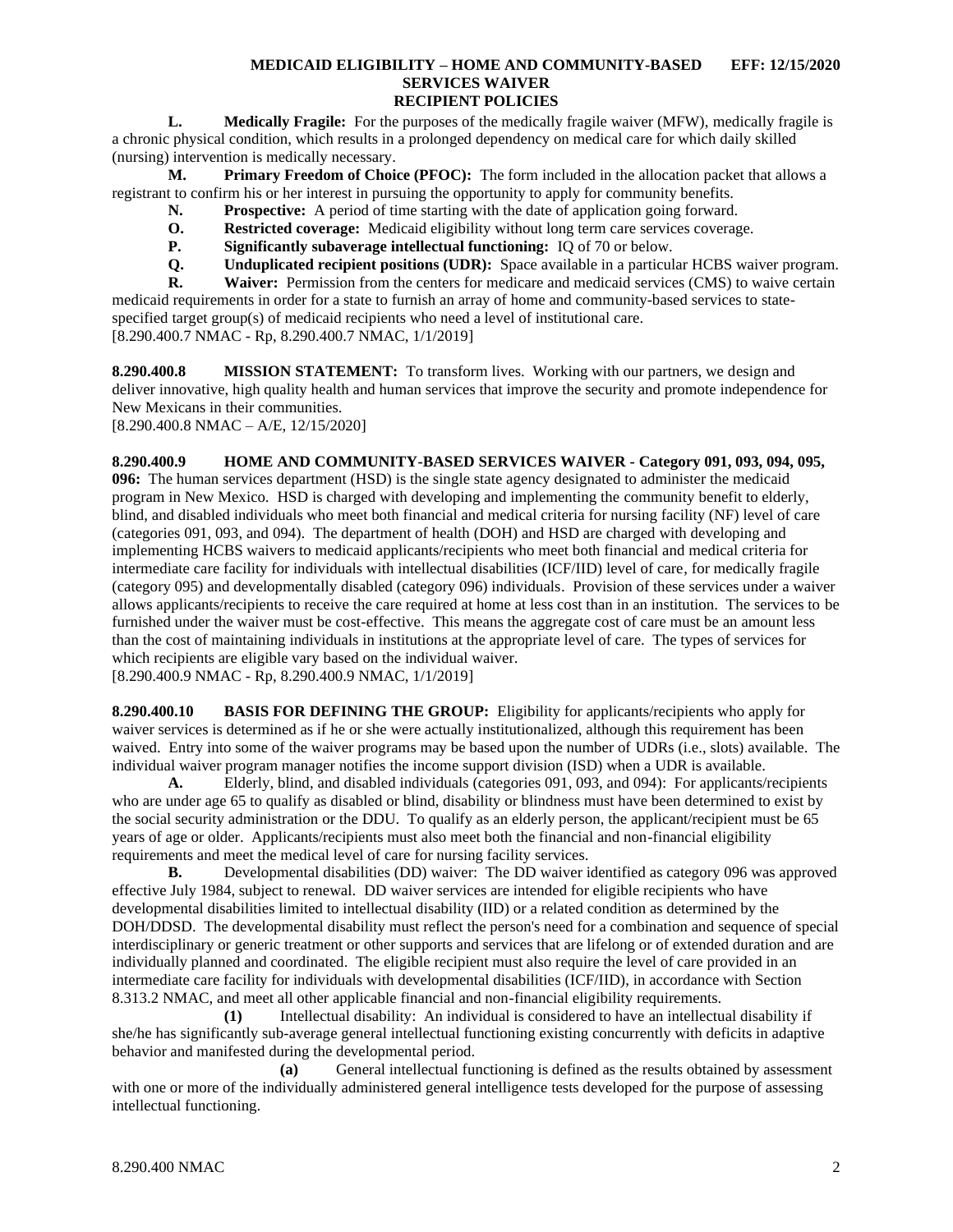below.

**(b)** Significantly sub-average is defined as an intelligence quotient (IQ) of 70 or

**(c)** Adaptive behavior is defined as the effectiveness or degree with which individuals meet the standards of personal independence and social responsibility expected for age and cultural group.

**(d)** The developmental period is defined as the period of time between birth and the 18<sup>th</sup> birthday.

**(2)** Related condition: An individual is considered to have a related condition if she/he has a severe chronic disability, other than mental illness, that meets all of the following:

**(a)** is attributable to a condition, other than mental illness, found to be closely related to ID because this condition results in limitations in general intellectual functioning or adaptive behavior similar to that of persons with ID and requires similar treatment or services;

**(b)** is manifested before the person reaches age twenty-two (22) years, is likely to continue indefinitely; and

**(c)** results in substantial functional limitations (adaptive behavior scores ≤70) in three or more of the following areas:

- **(i)** self-care;
	- **(ii)** receptive and expressive language;
	- **(iii)** learning;
	- **(iv)** mobility;
	- **(v)** self-direction;
	- **(vi)** capacity for independent living; and
	- **(vii)** economic self-sufficiency.

**C. Medically fragile (MF) waiver:** The medically fragile (MF) waiver identified as category 095 was established effective August, 1984 subject to renewal. Medically fragile is characterized by one or more of the following: a life threatening condition characterized by reasonable frequent periods of acute exacerbation which require frequent medical supervision, or physician consultation and which in the absence of such supervision or consultation would require hospitalization; a condition requiring frequent, time consuming administration of specialized treatments which are medically necessary; or dependence on medical technology such that without the technology a reasonable level of health could not be maintained; examples include but are not limited to ventilators, dialysis machines, enteral or parenteral nutrition support and supplemental oxygen. The eligible recipient must require the level of care provided in an ICF/IID, in accordance with 8.313.2 NMAC, and meet all other applicable financial and non-financial eligibility requirements and must have:

**(1)** a developmental disability, developmental delay, or be at risk for developmental delay as determined by the DDU, and

**(2)** a diagnosed medically fragile condition prior to the age of 22, defined as a chronic physical condition, which results in a prolonged dependency on medical care for which daily skilled (nursing) intervention is medically necessary, and which is characterized by one or more of the following:

**(a)** a life threatening condition characterized by reasonably frequent periods of acute exacerbation, which require frequent medical supervision or physician consultation and which, in the absence of such supervision or consultation, would require hospitalization;

**(b)** frequent, time-consuming administration of specialized treatments, which are medically necessary;

**(c)** dependency on medical technology such that without the technology a reasonable level of health could not be maintained; examples include, but are not limited to, ventilators, dialysis machines, enteral or parenteral nutrition support and continuous oxygen; and

**(d)** periods of acute exacerbation of a life-threatening condition, the need for extraordinary supervision or observation, frequent or time-consuming administration of specialized treatments, dependency on mechanical (life) support devices, and developmental delay or disability.

**D. Acquired immunodeficiency syndrome (AIDS) and AIDS related condition (ARC) waiver:** The acquired immunodeficiency syndrome (AIDS) and AIDS related condition waiver designated as category 090, was established effective July 1987, subject to renewal. The AIDS and AIDS related condition waiver stopped covering new individuals effective January 01, 2014 as the waiver was sunset and not renewed. Individuals already on the AIDS and AIDS related condition waiver are grandfathered and remain eligible as long as eligibility requirements are met.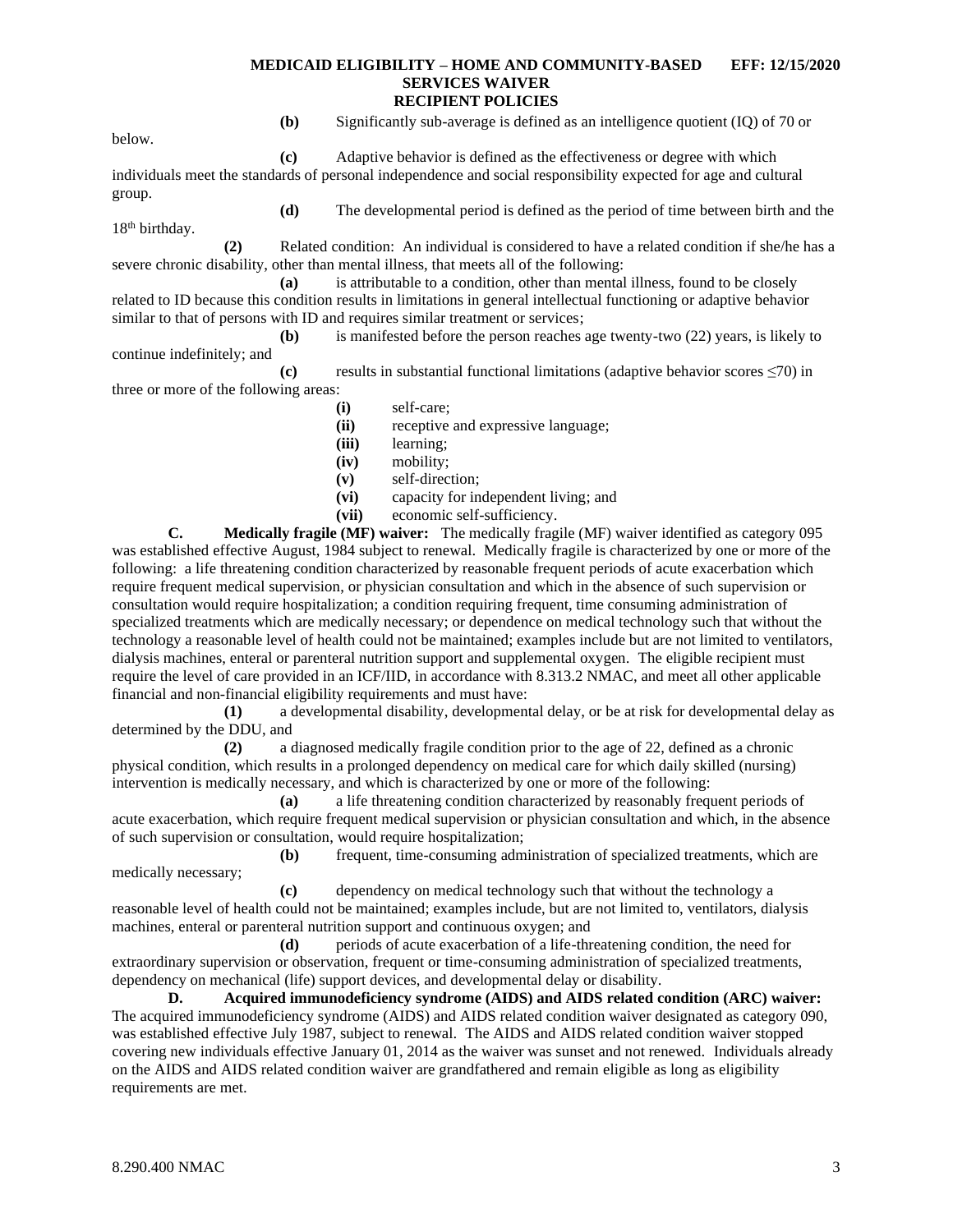**E. Brain injury (BI):** The brain injury category 092 stopped covering new individuals effective January 01, 2014. Individuals already on the brain injury category are grandfathered and remain eligible as long as eligibility requirements are met.

[8.290.400.10 NMAC - Rp, 8.290.400.10 NMAC, 1/1/2019; A/E, 12/15/2020]

<span id="page-4-0"></span>**8.290.400.11 GENERAL RECIPIENT REQUIREMENTS:** Eligibility for the waiver programs is always prospective per 8.290.600.11 NMAC. Applicants/recipients must meet, or expect to meet, all non-financial eligibility criteria in the month for which determination of eligibility is made including any mandatory income or resources deemed to a minor child per 8.290.500.17 and 8.290.500.21 NMAC.

**A. Enumeration:** An applicant/recipient must furnish his social security number in accordance with 8.200.410.10 NMAC.

**B. Citizenship:** Refer to 8.200.410.11 NMAC for citizenship requirements.

**C. Residence:** To be eligible for medicaid, an applicant/recipient must be physically present in New Mexico on the date of application or final determination of eligibility and must have declared an intent to remain in the state. If the applicant/recipient does not have the present mental capacity to declare intent, the applicant's/recipient's representative may assume responsibility for the declaration of intent. If the applicant/recipient does not have the mental capacity to declare intent and there is no representative to assume this responsibility, the state where the applicant/recipient is living will be recognized as the state of residence. If waiver services are suspended because the recipient is temporarily absent from the state but is expected to return within 90 consecutive days at which time waiver services will resume, the medicaid case remains open. If waiver services are suspended for any other reason for 90 consecutive days, the medicaid case is closed after appropriate notice is provided to the recipient.

**D. Non-concurrent receipt of assistance:** HCBS waiver services furnish medicaid benefits to an applicant/recipient who qualifies both financially and medically for institutional care but who, with provision of waiver services, can receive the care he needs in the community at less cost to the medicaid program than the appropriate level of institutional care. Individuals receiving services under a HCBS waiver may not receive concurrent services under nursing facility (NF), ICF/IID, personal care or any other HCBS waiver.

**(1) SSI recipients:** Applicants receiving supplemental security income (SSI) benefits are categorically eligible for waiver services. No further verification of income, resources, citizenship, age, disability, or blindness is required. The applicant must, however, meet the level of care requirement. (An SSI recipient must meet the assignment of rights and TPL requirements and not be ineligible because of a trust).

**(2) Married SSI couples:** All married SSI couples where neither member is institutionalized in a medicaid-certified facility are treated as separate individuals for purposes of determining eligibility and benefit amounts beginning the month after the month they began living apart. See Section 8012 of the Omnibus Budget Reconciliation Act of 1989. In the case of an initial application, or reinstatement following a period of ineligibility, when members of a married couple are not living together on the date of application or date of request for reinstatement, each member of the couple is considered separately as of the date of application or request, regardless of how recently the separation occurred.

**E. INTERVIEW REQUIREMENTS:** An interview is not required in accordance with 8.281.400.11 NMAC.

[8.290.400.11 NMAC - Rp, 8.290.400.11 NMAC, 1/1/2019; A/E, 12/15/2020]

# <span id="page-4-1"></span>**8.290.400.12 SPECIAL RECIPIENT REQUIREMENTS:**

**A. Age:** To be considered elderly, an applicant/recipient must be 65 years of age or older. See Section 8.281.400.16 NMAC, AGE, for information on verification of age.

**B. Blind:** To be considered blind, an applicant/recipient must have central visual acuity of 20/200 or less with corrective lenses or must be considered blind for practical purposes. The ISD worker is responsible for submitting medical reports to the DDU, if necessary. See Section 8.281.400.17 NMAC, *Blind*, For Information on documentation and verification of blindness.

**C. Disability:** To be considered disabled, an applicant/recipient must be unable to engage in any substantial gainful activity because of any medical determinable physical, developmental, or mental impairment, which has lasted, or is expected to last, for a continuous period of at least 12 months. The ISD worker is responsible for submitting medical reports to the DDU, if necessary. See Section 8.281.400.18 NMAC, *Disability*, for information on documentation and verification of disability.

**D. Requires institutional care:** An institutional level of care must be recommended for the applicant/recipient by a physician, nurse practitioner or a doctor of osteopathy, licensed to practice in the state of